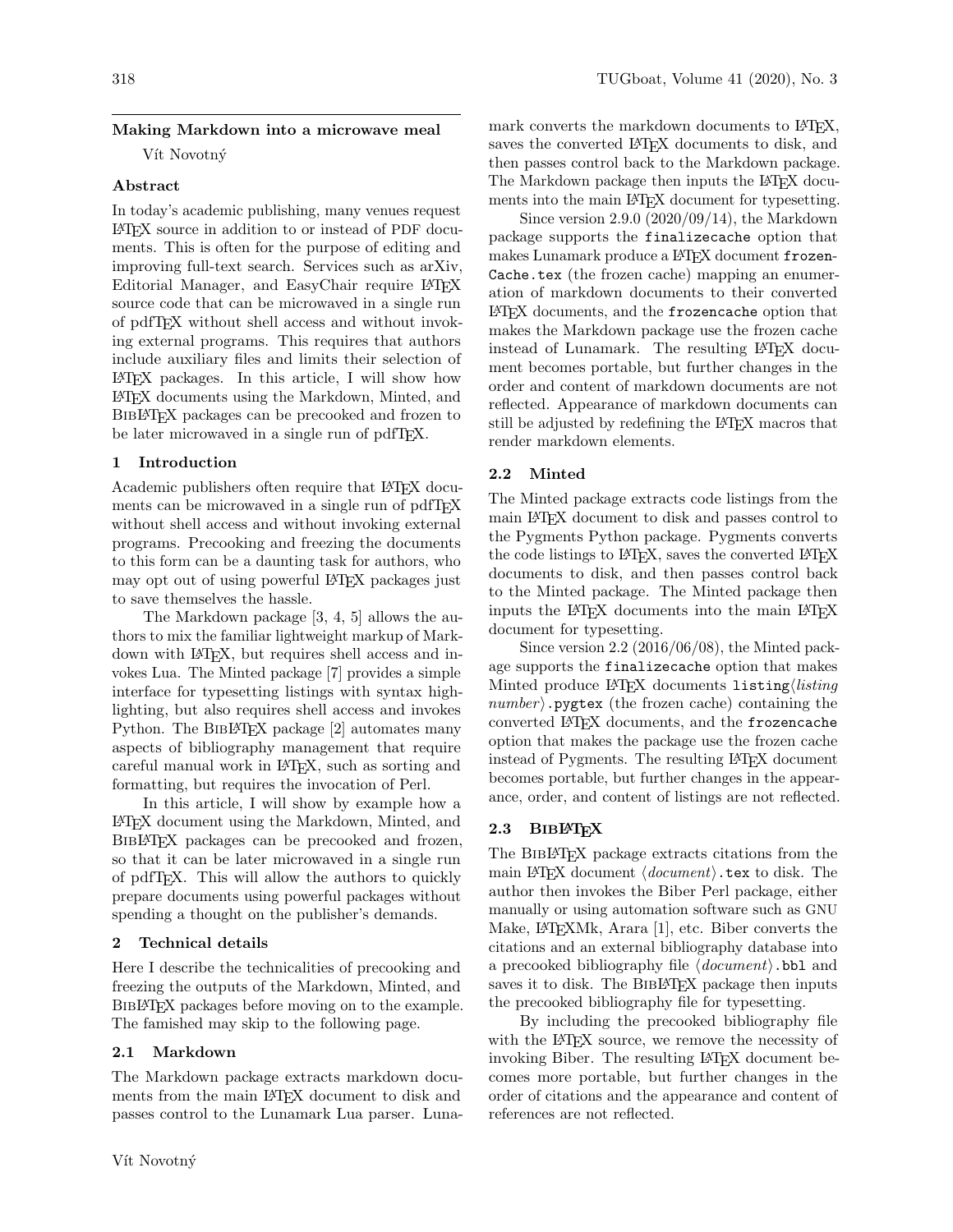### 3 Example

We have the following LAT<sub>EX</sub> document document.tex using Markdown, Minted, and BIBLATEX:

```
\documentclass{article}
\usepackage[citations,fencedCode]{markdown}
\markdownSetup{renderers={inputFencedCode=%
  {\inputminted{#2}{#1}\write18{#2 #1}}}}
\usepackage{minted,biblatex}
\addbibresource{bibliography.bib}
\begin{document}
\begin{markdown*}{hybrid,underscores=false}
The following code in *Python* shows how to
produce iid r.v.'s W_1, W_2, \ldots, W_k$
s.t. $\prod_i W_i\sim N(0, 1)$: [@pinelis]
``` python
def pinelis(k, size, iterations=100):
  import numpy as np, numpy.random as npr
  \texttt{arrange1} = \texttt{np}.\texttt{arrange}(\texttt{iterations}) + 1def eps():
    return (
      (npr.uniform(size=size) < 0.5) *2.0 - 1.0)
  def gamma(size):
    return npr.gamma(1.0 / k, size=size)
  def rv():
    return eps() * np.exp(
      np.log(2.0) / (2.0 * k) -
      gamma(size) -
      np.sum(
        gamma((size, iterations)) /
        (2.0 * \text{arange1} + 1.0),
        axis=-1,
      ) + np.sum(np.log(1.0 + 1.0 / arange1)(2.0 * k))
    )
  return [rv() for \iota in range(k)]import matplotlib.pyplot as plt
fig, A = plt.subplots(1, 3)W1, W2, W3 = pinelis(k=3, size=10**7)
W = (W1, W1 * W2, W1 * W2 * W3)D = ('$W_1$', '$W_1W_2$', '$W_1W_2W_3$')
for ax, w, desc in zip(A, W, D):
    ax.hist(w, 'auto', density=True)
    ax.set_title(desc)
    ax.set(xlabel='value', ylabel='pdf')
plt.savefig('plot.pdf', dpi=300)
\end{markdown*}
\includegraphics[width=\textwidth]{plot}
\printbibliography
\end{document}
```
In addition to the L<sup>AT</sup>FX document, we also have the following bibliography database bibliography.bib:

```
@article{pinelis,
  author = {Pinelis, Iosif},
  title = {The exp-normal distribution is
           infinitely divisible},
  journal = {arXiv},
  year = {2018},
}
```
Our LATEX document may seem simple, but it requires shell access and invokes Lua, Python, and Perl. A publisher is likely to reject it.

First, we remove the directories \_markdown\_document and \_minted-document if they exist. Second, we change line 1 of our LATEX document to \documentclass[finalizecache]{article} and invoke Python, pdfTEX, and Biber from the shell:

\$ pip install numpy scipy matplotlib \$ pdflatex -shell-escape document.tex \$ biber document.bcf

Third, we change line 1 of our LAT<sub>EX</sub> document to \documentclass[frozencache]{article} and we remove  $\sqrt{write18\{#2 \#1\}}$  from line 4. Finally, we create a ZIP archive document.zip with the files document.bbl, document.tex, and plot.pdf and with the directories \_markdown\_document/, and \_minted-document/:

\$ zip -r document document.{bbl,tex} \

> plot.pdf {\_markdown\_,\_minted-}document/

If our document contained forward references, we would also include file document.aux. After the publisher has unpacked the ZIP archive, they only need to microwave the document in a single run of pdflatex document.tex before savoring it and wolfing it down.

After typesetting, our LATEX document produces the following output. Listing was trimmed for brevity (and colors have been grayscaled throughout in the printed article):